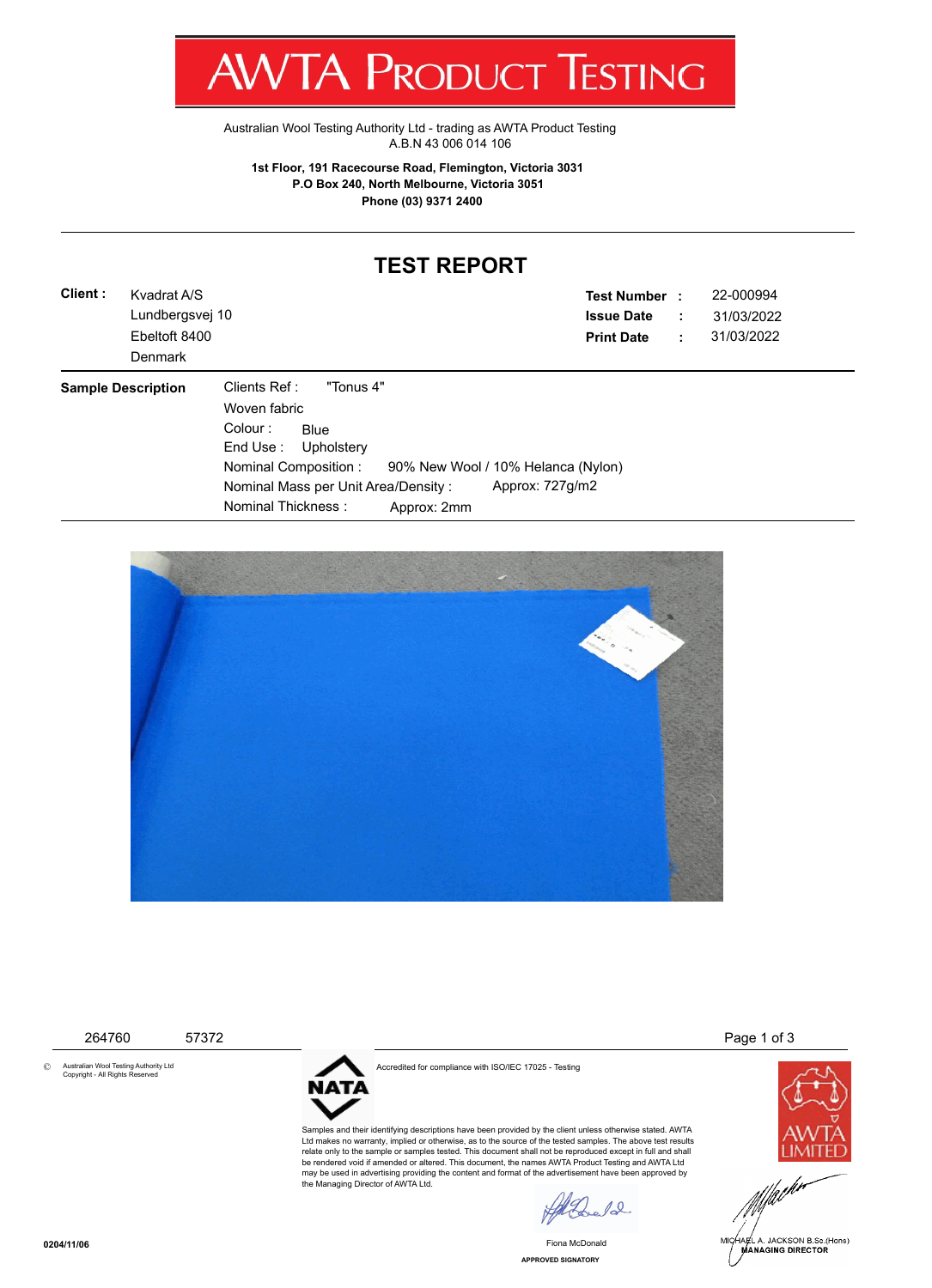T W VIA E RUDUCT IESHINU

[Australian Wool Testing Authority Ltd - trading as AWTA Product Testing](http://www.awtaproducttesting.com.au/) A.B.N 43 006 014 106

**1st Floor, 191 Racecourse Road, Flemington, Victoria 3031 P.O Box 240, North Melbourne, Victoria 3051 Phone (03) 9371 2400**

## **TEST REPORT**

| Client :           | Kvadrat A/S     |                                        | Test Number :         | 22-000994<br>31/03/2022 |                   |  |  |  |  |
|--------------------|-----------------|----------------------------------------|-----------------------|-------------------------|-------------------|--|--|--|--|
|                    | Lundbergsvej 10 |                                        | <b>Issue Date</b>     |                         |                   |  |  |  |  |
|                    | Ebeltoft 8400   |                                        | <b>Print Date</b>     | 31/03/2022              |                   |  |  |  |  |
|                    | <b>Denmark</b>  |                                        |                       |                         |                   |  |  |  |  |
| AS/NZS 1530.3-1999 |                 |                                        |                       |                         |                   |  |  |  |  |
|                    |                 | Face tested:                           | Face                  |                         |                   |  |  |  |  |
|                    |                 | Date tested:                           | 31-03-2022            |                         |                   |  |  |  |  |
|                    |                 |                                        | <b>Standard Error</b> | Mean                    |                   |  |  |  |  |
|                    |                 | Ignition time                          | 0.24                  | 11.41                   | min               |  |  |  |  |
|                    |                 | Flame propagation time                 | Nil                   | Nil                     | sec               |  |  |  |  |
|                    |                 | Heat release integral                  | 2.1                   | 18.4                    | kJ/m <sup>2</sup> |  |  |  |  |
|                    |                 | Smoke release, log d                   | 0.0408                | $-1.1246$               |                   |  |  |  |  |
|                    |                 | Optical density, d                     |                       |                         | 0.0773 / metre    |  |  |  |  |
|                    |                 | No of samples which ignited            |                       | 8                       |                   |  |  |  |  |
|                    |                 | For Samples which ignited              |                       |                         |                   |  |  |  |  |
|                    |                 | Smoke Release (Log D) - Mean           |                       | $-1.1246$               |                   |  |  |  |  |
|                    |                 | Smoke Release (Log D) - Standard Error |                       | 0.0408                  |                   |  |  |  |  |
|                    |                 | No of samples which did not ignite     |                       | 1                       |                   |  |  |  |  |
|                    |                 | For Samples which did not ignite       |                       |                         |                   |  |  |  |  |
|                    |                 | Smoke Release (Log D) - Mean           |                       | $-1.2113$               |                   |  |  |  |  |
|                    |                 | Smoke Release (Log D) - Standard Error |                       | 0.0000                  |                   |  |  |  |  |
|                    |                 | Number of specimens tested:            |                       | 9                       |                   |  |  |  |  |
|                    |                 | Regulatory Indices:                    |                       |                         |                   |  |  |  |  |
|                    |                 | Ignitability Index                     |                       | 9                       | Range 0-20        |  |  |  |  |
|                    |                 | Spread of Flame Index                  |                       | 0                       | Range 0-10        |  |  |  |  |
|                    |                 | <b>Heat Evolved Index</b>              |                       | 0                       | Range 0-10        |  |  |  |  |
|                    |                 | Smoke Developed Index                  |                       | 4                       | Range 0-10        |  |  |  |  |
|                    |                 |                                        |                       |                         |                   |  |  |  |  |

264760 57372 Page 2 of 3

© Australian Wool Testing Authority Ltd Copyright - All Rights Reserved

Accredited for compliance with ISO/IEC 17025 - Testing

NATA

Samples and their identifying descriptions have been provided by the client unless otherwise stated. AWTA Ltd makes no warranty, implied or otherwise, as to the source of the tested samples. The above test results relate only to the sample or samples tested. This document shall not be reproduced except in full and shall be rendered void if amended or altered. This document, the names AWTA Product Testing and AWTA Ltd may be used in advertising providing the content and format of the advertisement have been approved by the Managing Director of AWTA Ltd.

 $\sqrt{2}$ 

Fiona McDonald





**0204/11/06**

**APPROVED SIGNATORY**